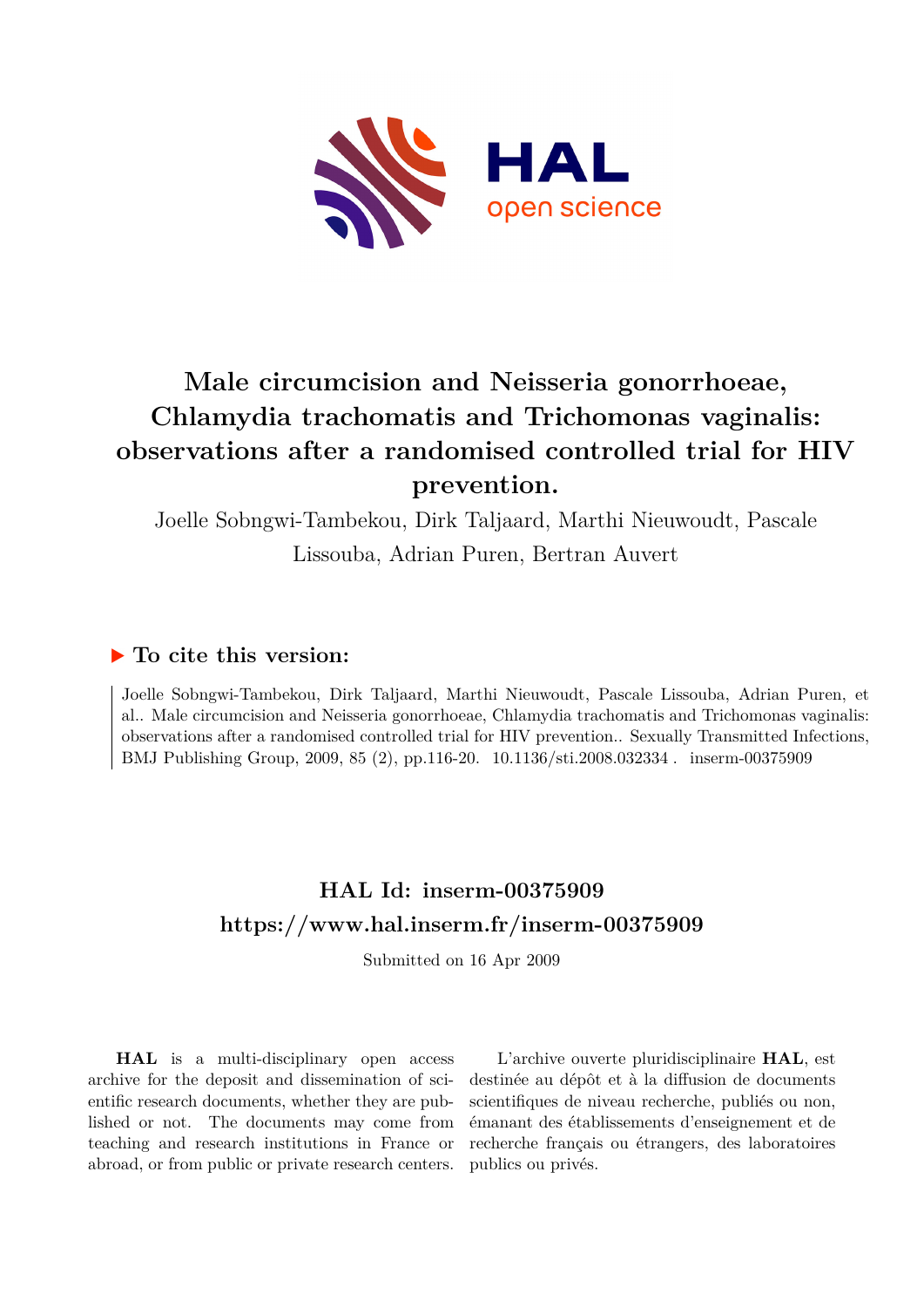

### **controlled trial for HIV prevention vaginalis : observations after a randomised Chlamydia trachomatis and Trichomonas Male circumcision and Neisseria gonorrhoeae,**

Auvert J Sobngwi Tambekou, D Taljaard, M Nieuwoudt, P Lissouba, A Puren and B

doi:10.1136/sti.2008.032334 Sex Transm Inf 2009;85;116-120; originally published online 15 Dec 2008;

**<http://sti.bmj.com/cgi/content/full/85/2/116>** Updated information and services can be found at:

These include:

| <b>References</b>                | This article cites 29 articles, 12 of which can be accessed free at:<br>http://sti.bmj.com/cqi/content/full/85/2/116#BIBL    |
|----------------------------------|------------------------------------------------------------------------------------------------------------------------------|
| <b>Open Access</b>               | This article is free to access                                                                                               |
| <b>Rapid responses</b>           | You can respond to this article at:<br>http://sti.bmj.com/cqi/eletter-submit/85/2/116                                        |
| <b>Email alerting</b><br>service | Receive free email alerts when new articles cite this article - sign up in the box at<br>the top right corner of the article |

**Notes**

**<http://journals.bmj.com/cgi/reprintform>** To order reprints of this article go to: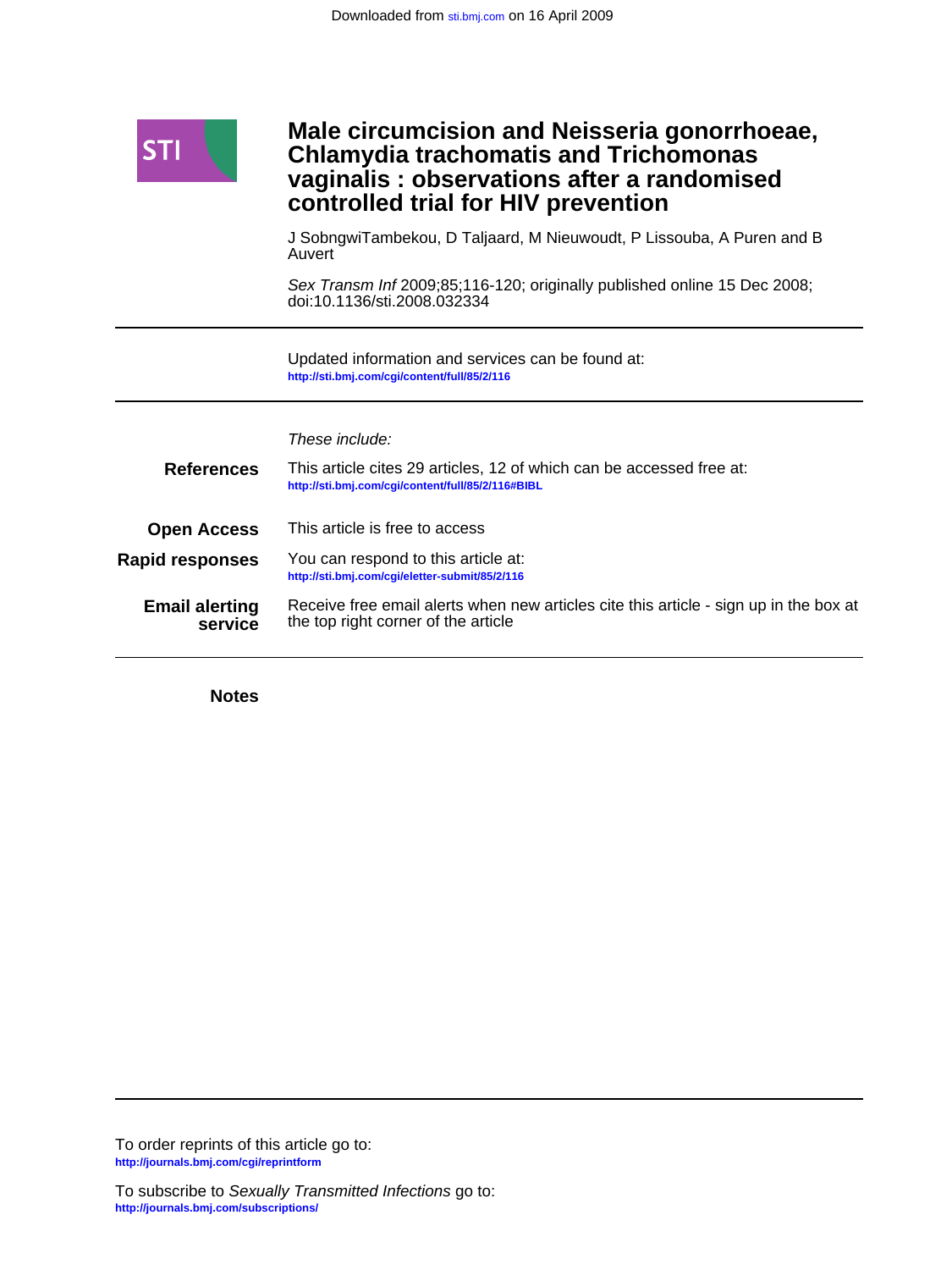# Male circumcision and Neisseria gonorrhoeae, Chlamydia trachomatis and Trichomonas vaginalis: observations after a randomised controlled trial for HIV prevention

J Sobngwi–Tambekou,<sup>1</sup> D Taljaard,<sup>2</sup> M Nieuwoudt,<sup>3</sup> P Lissouba,<sup>1</sup> A Puren,<sup>3</sup> B Auvert<sup>4</sup>

#### ABSTRACT

<sup>1</sup> INSERM U687, Hôpital Paul Brousse, Villejuif, France; <sup>2</sup> Progressus, Johannesburg, South Africa; <sup>3</sup> National Institute for Communicable Diseases, Johannesburg, South Africa; <sup>4</sup> INSERM U687, Assistance Publique-Hôpitaux de Paris, University of Versailles, France

#### Correspondence to: Dr Bertran Auvert, INSERM U687, 12 avenue Paul Vaillant-Couturier, 94804 Villejuif Cedex, France; bertran.auvert@uvsq.fr

Accepted 28 November 2008 Published Online First 15 December 2008

**Objective:** To assess the association between male circumcision and Neisseria gonorrhoeae, Chlamydia trachomatis and Trichomonas vaginalis using data from a male circumcision randomised controlled trial. **Methods:** We used data collected during the male circumcision trial conducted in Orange Farm (South Africa) among men aged 18–24 years. Altogether, 1767 urine samples collected during the final follow-up visit were analysed using PCR. Prevalence of N gonorrhoeae, C trachomatis and  $\overline{T}$  vaginalis was assessed as a function of male circumcision using odds ratios (OR) given by univariate and multivariate logistic regression.

Results: In an intention-to-treat analysis, prevalence of N gonorrhoeae,  $C$  trachomatis and  $T$  vaginalis among intervention and control groups were 10.0% versus 10.3% (OR 0.97; p = 0.84), 2.1% versus 3.6% (OR 0.58;  $p = 0.065$ ) and 1.7% versus 3.1% (OR 0.54;  $p = 0.062$ ), respectively. The association between  *vaginalis and* male circumcision remained borderline when controlling for age, ethnic group, number of lifetime partners, marital status, condom use and HIV status (AOR 0.48;  $p = 0.069$ ). In the as-treated analysis, this association became significant (OR 0.49,  $p = 0.030$ ; AOR 0.41,  $p = 0.030$ ).

**Conclusions:** This study demonstrates for the first time that male circumcision reduces  *vaginalis infection* among men. This finding explains why women with circumcised partners are less at risk for  *vaginalis* infection than other women. The protective effect on T vaginalis is an additional argument to recommend male circumcision in Africa where it is acceptable. Trial registration number: NCT00122525.

Recent evidence has shown that male circumcision is a promising prevention approach for sexually transmitted infections (STIs): three randomised controlled trials  $(RCTs)^{1-3}$  have shown that male circumcision reduces HIV infection among young men in Africa. According to a meta-analysis published in 2006, circumcised men may be at lower risk of herpes simplex virus 2 (HSV-2) infection, chancroid and syphilis.<sup>4</sup> However, there are conflicting results about the association of male circumcision and non-ulcerative STIs such as Neisseria gonorrhoeae, Chlamydia trachomatis<sup>5-11</sup> and Trichomonas vaginalis infections among men.<sup>12-14</sup>

Infection with non-ulcerative STIs is major public health issue. There are about 62 million new cases of N gonorrhoeae annually worldwide, with an estimated incidence of 17 million in sub-

Saharan Africa.<sup>15</sup> N gonorrhoeae is asymptomatic in only 10% of men but primarily asymptomatic in women and its complications can be lethal.15 C trachomatis worldwide incidence has been estimated at 92 million annually, with about 16 million occurring in sub-Saharan Africa.<sup>15</sup> It is a significant public health concern because C trachomatis infection is asymptomatic in over 50% of cases among men and women<sup>15</sup> and it can lead to serious health complications if untreated.<sup>16</sup> Finally, T vaginalis is the most common non-viral STI in the world, with 174 million new cases estimated in 1999.15 In sub-Saharan Africa, the incidence is estimated at 32 million.<sup>15</sup> The infection is asymptomatic in about 50% of infected women and in over 90% of men;<sup>15</sup> thus, re-infection and reexposure is problematic.17 Furthermore, co-infections among these three STIs are common.<sup>18 19</sup>

The objective of this study was to analyse the effect of male circumcision on N gonorrhoeae, C trachomatis and T vaginalis prevalence using data collected during a male circumcision RCT conducted in Orange Farm, South Africa.<sup>1</sup>

#### **MFTHODS**

#### Collection of data

The technical details of the trial (ANRS-1265 study), including the description of the population, has been published elsewhere.<sup>1</sup> Between February 2002 and July 2004, 3274 uncircumcised male volunteers, aged 18 to 24 years, signed a consent form and were recruited, randomised into two groups and followedup. Male circumcision was offered immediately after randomisation to the intervention group and after the end of the follow-up period to control group participants. During each follow-up visit at 3, 12 and 21 months, circumcision status was assessed by a nurse through genital examination, a blood sample was taken and information about sexual behaviour was collected.

For 318 consecutive days, between 10 January 2005 and 24 November 2005, a 10 ml sample of firstvoided urine was collected from all participants coming for the 21-month visit during this period. These samples were analysed to assess the association between male circumcision and N gonorrhoeae, C trachomatis and T vaginalis prevalence.

#### Laboratory methods

Urine samples were frozen at  $-20^{\circ}$ C immediately after collection and kept frozen until processing. N gonorrhoeae and C trachomatis testing was



This paper is freely available online under the BMJ Journals unlocked scheme, see http:// sti.bmj.com/info/unlocked.dtl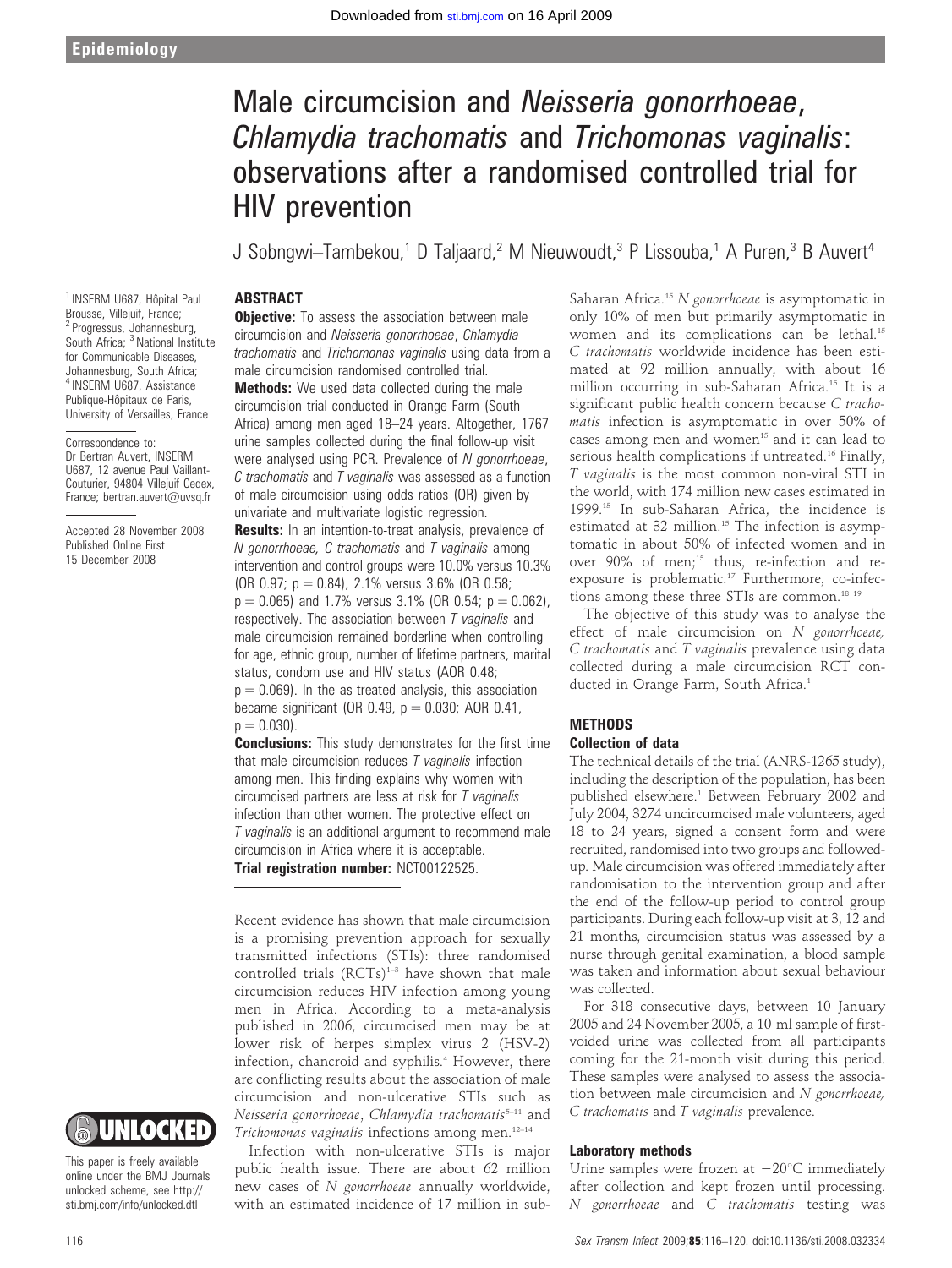performed using the COBAS Amplicor detection kit (Roche Molecular Diagnostics, Pleasanton, California, USA). For the detection of T vaginalis, a qualitative FRET-based real-time PCR diagnostic test (Roche Molecular Diagnostics) was used based on previous published literature and validated using characterised specimens.20 21 PCR has been shown to identify significantly more trichomoniasis cases than culture.<sup>22</sup>

#### Data analysis

Categorical data of the control and intervention groups were compared using  $\chi^2$  or Fisher exact test when appropriate and numerical data were compared using the Kruskal-Wallis test. N gonorrhoeae, C trachomatis and T vaginalis positive samples were analysed using intention-to-treat and as-treated analyses with univariate logistic regression. These analyses were repeated multivariately to control for ethnic group, education, age, number of lifetime partners, marital status, condom use and HIV status. To assess whether the effect of male circumcision on T vaginalis was independent of HIV infection, which is reduced by male circumcision<sup>1-3</sup> and associated with  $T$  vaginalis infection,<sup>23</sup> the analysis of the association between  $T$  vaginalis and male circumcision was repeated a) among those who remained HIV negative during follow-up and b) excluding those who were HIV positive at recruitment. To evaluate the effect of an imbalance between the groups, analyses of significant results were repeated when controlling for the propensity score coded in quintiles.<sup>24</sup>

#### RESULTS

The baseline characteristics of the participants who were tested for C trachomatis, N gonorrhoeae and T vaginalis by randomisation group are reported in table 1. The characteristics of those who did not attend follow-up visits during which biological samples were collected but who came for the last follow-up visit are also reported in table 1. Randomisation groups differed according to their ethnic distribution, the number of sex acts and HIV status. When compared with study participants, those

not tested for C trachomatis, N gonorrhoeae and T vaginalis had a higher number of lifetime partners and a higher HIV prevalence.

Tables 2–4 present the univariate and multivariate association between male circumcision and N gonorrhoeae, C trachomatis and T vaginalis, respectively. It was found that there was no effect of male circumcision on N gonorrhoeae, as demonstrated by the odds ratio (OR) values close to 1 in table 2. The borderline association between male circumcision and C trachomatis in the intention-to-treat analysis disappeared in the as-treated analysis. The borderline association between male circumcision and T vaginalis in the intention-to-treat analysis became significant in the univariate and multivariate as-treated analysis. The adjusted ORs were slightly lower than the corresponding univariate ORs with values close to 0.5.

When excluding those who HIV seroconverted during followup, the OR values reported in table 4 remained almost unchanged with relative variation between  $-7.3\%$  and  $+3.7\%$ (results not shown). This indicates that the effect of male circumcision on T vaginalis is independent of the effect of male circumcision on HIV.

When excluding those who were HIV positive at recruitment, the OR values and p values reported in table 4 became slightly lower. The OR and adjusted OR (AOR) associated with randomisation groups were 0.45 (95% CI 0.22 to 0.89;  $p = 0.023$ ) and 0.39 (95% CI 0.19 to 0.80;  $p = 0.0098$ ), respectively. The OR and AOR associated with circumcision status were 0.34 (95% CI 0.14 to 0.82;  $p = 0.016$ ) and 0.39 (95% CI 0.18 to 0.76;  $p = 0.065$ ), respectively. The AORs of table 4 were almost identical when the analyses were adjusted for the propensity score in addition to the other covariates.

#### **DISCUSSION**

This study demonstrates that male circumcision does not have a protective effect on C trachomatis acquisition in men, which concurs with the findings from most studies exploring this association whether assessed in cross-sectional studies<sup>5 8 25 26</sup> or in cohort studies. $8-11$  27 Only one multi-site study pooling

|                                                                                                        |  | All constants and the Books for any control |  |
|--------------------------------------------------------------------------------------------------------|--|---------------------------------------------|--|
| Table 1 Background characteristics, reported sexual behaviour and HIV prevalence at the 21-month visit |  |                                             |  |

|                                                         |                      |                                      | All participants<br>tested $ control +$ | <b>Participants not</b><br>tested for CT, NG and |
|---------------------------------------------------------|----------------------|--------------------------------------|-----------------------------------------|--------------------------------------------------|
|                                                         | Control<br>$n = 881$ | Intervention*<br>$n = 886$ (p value) | intervention)<br>$n = 1767*$            | TV†<br>$n = 1188$ (p value)                      |
| Background characteristics                              |                      |                                      |                                         |                                                  |
| Ethnic group                                            |                      |                                      |                                         |                                                  |
| Sotho                                                   | 53.0%                | 54.0% (0.012)                        | 53.5%                                   | $40.6\%$ ( $< 0.001$ )                           |
| Zulu                                                    | 33.52%               | 28.3%                                | 30.9%                                   | 42.3%                                            |
| Other                                                   | 13.5%                | 17.7%                                | 15.6%                                   | 17.1%                                            |
| $<$ 21 years old                                        | 33.3%                | 29.1% (0.065)                        | 31.2%                                   | 32.9% (0.33)                                     |
| Primary level of education completed                    | 98.9%                | 98.0% (0.18)                         | 98.4%                                   | 98.1% (0.48)                                     |
| Married or living as married§                           | 4.7%                 | $5.7\%$ (0.45)                       | 5.2%                                    | $7.1\%$ (0.061)                                  |
| Reported sexual behaviour                               |                      |                                      |                                         |                                                  |
| Mean (median) number of lifetime sex<br>partners        | 4.2(4.0)             | 4.4(4.0)(0.55)                       | 4.3(4.0)                                | 4.8 (4.0) $(<0.001$ )                            |
| Mean (median) number of non-spousal sex<br>partners:    | 0.88(1.0)            | 0.94(1.0)(0.48)                      | 0.91(1.0)                               | 0.87(1.0)(0.73)                                  |
| Mean (median) number of sex acts:                       | 7.4(2.0)             | 9.0(3.0)(0.045)                      | 8.2(3.0)                                | $7.0$ $(3.0)$ $(0.65)$                           |
| Consistent condom use with non-spousal<br>sex partners: | 23.4%                | 24.6% (0.70)                         | 24.1%                                   | $5.2\%$ ( $< 0.001$ )                            |
| HIV prevalence                                          |                      |                                      |                                         |                                                  |
| <b>HIV</b> positive                                     | 7.1%                 | $4.5\%$ (0.025)                      | 5.8%                                    | $8.0\%$ (0.02)                                   |

\*The p value corresponds to the comparison of the control and intervention group; {the p value corresponds to the comparison of those tested for Neisseria gonorrhoeae (NG), Chlamydia trachomatis (CT) and Trichomonas vaginalis (TV) with those not tested; {during the past 12 months; 1at some time during the past 12 months; "among those having had sexual intercourse during the past 12 months.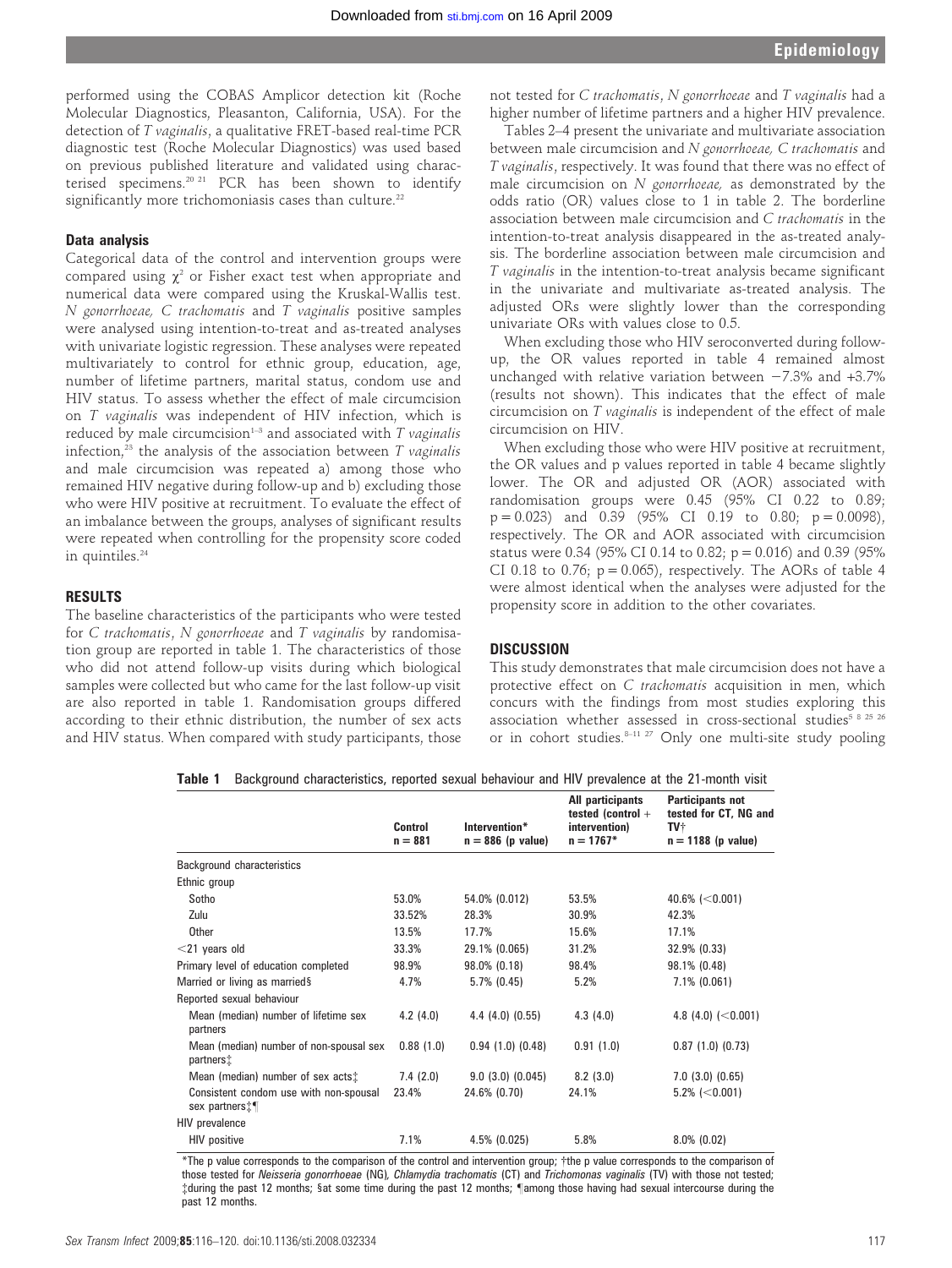|                     | NG prevalence %<br>(positive/total) | <b>OR (95% CI; p value)</b>      | AOR* (95% CI; p value)           |
|---------------------|-------------------------------------|----------------------------------|----------------------------------|
| Randomisation group |                                     |                                  |                                  |
| Control             | 10.3% (91/881)                      |                                  |                                  |
| Intervention        | 10.0% (89/886)                      | 0.97 (0.71 to 1.32; $p = 0.84$ ) | 0.94 (0.69 to 1.29; $p = 0.72$ ) |
| Circumcision status |                                     |                                  |                                  |
| Uncircumcised       | 10.0% (88/878)                      |                                  |                                  |
| Circumcised         | 10.4% (92/887)                      | 1.04 (0.76 to 1.41; $p = 0.81$ ) | 1.02 (0.74 to 1.40; $p = 0.91$ ) |

Table 2 Association between Neisseria gonorrhoeae (NG) prevalence and male circumcision

\*Adjusted odds ratio on ethnic group, age, education, number of lifetime partners, marital status, condom use and HIV status.

Table 3 Association between *Chlamydia trachomatis* (CT) prevalence and male circumcision

|                     | CT prevalence %<br>(positive/total) | <b>OR (95% CI; p value)</b>      | AOR* (95% CI; p value)                                              |
|---------------------|-------------------------------------|----------------------------------|---------------------------------------------------------------------|
| Randomisation group |                                     |                                  |                                                                     |
| Control             | $3.6\%$ (32/881)                    |                                  |                                                                     |
| Intervention        | 2.1% (19/886)                       |                                  | 0.58 (0.33 to 1.03; $p = 0.065$ ) 0.56 (0.32 to 1.00; $p = 0.052$ ) |
| Circumcision status |                                     |                                  |                                                                     |
| Uncircumcised       | 3.3% (29/878)                       |                                  |                                                                     |
| Circumcised         | 2.5% (22/887)                       | 0.74 (0.42 to 1.31; $p = 0.30$ ) | 0.75 (0.42 to 1.32; $p = 0.31$ )                                    |

\*Adjusted odds ratio on ethnic group, age, education, number of lifetime partners, marital status, condom use and HIV status.

|  | Table 4 Association between Trichomonas vaginalis (TV) prevalence and male circumcision |  |  |  |  |  |  |  |  |  |
|--|-----------------------------------------------------------------------------------------|--|--|--|--|--|--|--|--|--|
|--|-----------------------------------------------------------------------------------------|--|--|--|--|--|--|--|--|--|

|                     | TV prevalence %<br>(positive/total) | <b>OR (95% CI; p value)</b>                                         | AOR* (95% CI; p value) |
|---------------------|-------------------------------------|---------------------------------------------------------------------|------------------------|
| Randomisation group |                                     |                                                                     |                        |
| Control             | $3.1\%$ (27/881)                    |                                                                     |                        |
| Intervention        | 1.7% (15/886)                       | 0.54 (0.29 to 1.03; $p = 0.062$ ) 0.53 (0.28 to 1.02; $p = 0.056$ ) |                        |
| Circumcision status |                                     |                                                                     |                        |
| Uncircumcised       | 3.2% (28/878)                       |                                                                     |                        |
| Circumcised         | 1.6% (14/887)                       | 0.49 (0.25 to 0.93; $p = 0.030$ ) 0.47 (0.25 to 0.92; $p = 0.027$ ) |                        |

\*Adjusted odds ratio on ethnic group, age, number of lifetime partners, marital status, condom use and HIV status, excluding education because of the limited number of cases.

cross-sectional data of 305 couples from Thailand, the Philippines, Brazil, Colombia and Spain found that when controlling for the number of sexual partners of the couple, male circumcision was associated with an 82% reduction in the risk of C trachomatis infection in female partners (OR 0.18, 95% CI 0.05 to 0.58). However, C trachomatis infection was not ascertained in the men themselves in that study and the authors admit that it is possible that male circumcision reduces the risk of transmission of the infection to the partner without reducing the risk of C trachomatis acquisition in the men themselves.<sup>16</sup> In fact, two studies seem to suggest that  $C$  trachomatis prevalence is higher among circumcised men and their partners.<sup>9 27</sup>

This study has some limitations. Biological samples were not collected throughout the follow-up period, so the C trachomatis, N gonorrhoeae and T vaginalis statuses at inclusion are unknown. As a result, some T vaginalis infections may have predated the intervention. Thus, we report the effect of male circumcision on T vaginalis prevalence and not T vaginalis incidence. Only participants coming for the last follow-up visit and during a specified time period were tested for C trachomatis, N gonorrhoeae and  $T$  vaginalis. This may have introduced some bias. Indeed, we found that those having undergone STIs testing were slightly different from those who had not. However, this difference was not expected to change the association between male circumcision and the C trachomatis, N gonorrhoeae and T vaginalis statuses. Lastly, the slight difference between circumcised and

uncircumcised participants, which may be partly explained by a differential follow-up, may also have interfered with the result of this study. Hence, the fact that the results were not changed when adjusting on the propensity score is reassuring. Nevertheless, the results of this study have to be confirmed using the data of the two other male circumcision trials conducted in Kenya and Uganda.<sup>2 3</sup>

No evidence of a protective effect of male circumcision on N gonorrhoeae infection was found. Previous studies have suggested that results will vary according to the population assessed: four studies among male attendees of STI clinics in developed countries found that uncircumcised men were up to twice as likely to develop N gonorrhoeae infection than circumcised men (OR of 1.6 to 2.0).7 8 26 28 However, none of the studies conducted in developing countries found evidence of such an effect.<sup>6 9 27 29</sup>

The study demonstrated a borderline protection effect of male circumcision on  $T$  vaginalis infection by young men in the intention-to-treat analysis and a significant effect in the astreated analysis. The difference between the two analyses may have been caused by the high proportion of cross-over in this  $RCT<sub>1</sub><sup>1</sup>$  which diluted the effect observed in the intention-totreat analysis. The fact that the protective effect became slightly stronger in the multivariate analysis, which includes HIV status, also suggests a protective independent effect of male circumcision on T vaginalis acquisition.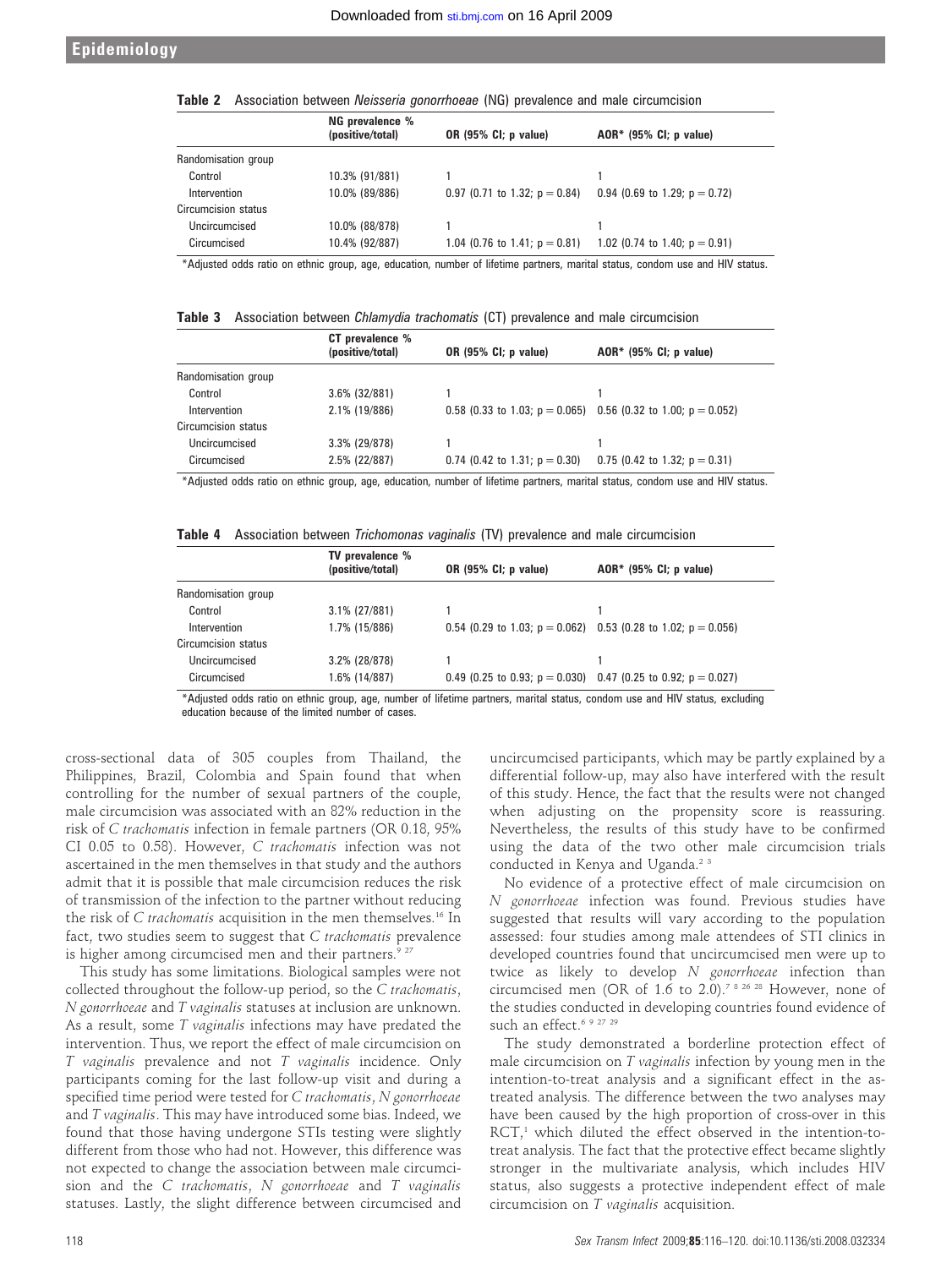#### Key messages

- $\triangleright$  Male circumcision protects men against Trichomonas vaginalis infection, which is the most common non-viral sexually transmitted infection in the world.
- T vaginalis infection causes severe morbidity among women. Male circumcision indirectly benefits women by reducing their exposure to  *vaginalis.*
- $\blacktriangleright$  Male circumcision does not provide protection against Neisseria gonorrhoeae or Chlamydia trachomatis.

This finding is noteworthy because very few studies have investigated this association in men—probably due to diagnostic limitations.14 17–19 Nevertheless, the size of the protective effect obtained in this study is consistent with what has been estimated by observational studies. A cross-sectional investigation conducted among men from the general population of Mwanza, Tanzania, found that male circumcision status was significantly associated with T vaginalis infection (OR 0.37, 95%  $CI$  0.19 to 0.72) when adjusting for age.<sup>12</sup> In their prospective study among US male partners of women infected with T vaginalis, Seña and colleagues found that uncircumcised men were almost twice as likely to be infected with T vaginalis (unadjusted OR 1.8, 95% CI 1.10 to 3.20).14

The fact that  $N$  gonorrhoeae and  $C$  trachomatis are almost exclusively urethral pathogens may explain why male circumcision has no protective effect against them. In contrast, the protective effect against  $T$  vaginalis may indicate that  $T$  vaginalis is both a sub-preputial and a urethral pathogen.

There is also evidence that male circumcision reduces T vaginalis acquisition by female partners. A recent randomised study conducted in Rakai, Uganda, among HIV discordant heterosexual couples indicated that the rate of T vaginalis infection among partners of participants from the intervention arms was reduced by almost half (adjusted risk ratio 0.52, 95% CI 0.05 to 0.98).<sup>13</sup> Hence, our study illustrates why male circumcision is protective against  $T$  vaginalis infection among women having circumcised partners. Indeed, as shown in our study, male circumcision reduces the risk of T vaginalis infection among men and consequently reduces the exposure of women to  $T$  vaginalis. Thus, the risk of  $T$  vaginalis infection is lowered among women.

Some studies have suggested that  $T$  vaginalis facilitates the spread of HIV by up to twofold.<sup>15 23 30 31</sup> Thus, the effect of male circumcision on HIV acquisition in young men may partly be due to its effect on  $T$  vaginalis. If the results of this study are confirmed by those of the male circumcision trials conducted in Uganda and Kenya, the findings of this study will reinforce the WHO-UNAIDS statement recommending the implementation of male circumcision programmes in African countries with low male circumcision prevalence and a high male circumcision acceptability.<sup>32</sup>

Acknowledgements: The authors would like to thank all the volunteers who agreed to take part in this study, answer the questions put to them and provide swab samples. G Sipho Phatedi for his management of the recruitment process and Y de La Soudière for his help in the management of the data set. Dr B Gwala, Dr G Shilaluke and Dr D Zulu who performed the male circumcisions for the study. G Gumede for the clinical investigation and Z Nkosi for interviewing all the respondents. They would also like to thank B Klaas for the data capture, as well as M Hunter, the recruitment staff and all the assistants (C Dlamini, S Dumisi, B Masitenyane, R Matodzi, T Mbuso, A Motha, S Mpetsheni, J Nhlapo, J Ntsele, MChakela, A Tshabalala, D Mashamba, N Nhlapo) for their cooperation and support. L Short, M Mashiloane, B Miller, B Singh, S Hloma and the HIV serology laboratory of the National Institute for Communicable

Diseases, Johannesburg, South Africa, provided technical assistance with the laboratory testing.

**Funding:** This study was supported by ANRS (France) grant 1265, NICD (South Africa), Gates Foundation (USA) grant 33759 and INSERM (France).

#### Competing interests: None.

**Ethics approval:** The research protocol was reviewed and approved by the University of Witwatersrand Human Research Ethics Committee (Medical) (protocol study number M020104). The trial was also approved by the Scientific Commission of the French National Agency for AIDS Research (ANRS, protocol study numbers 1265, 2002, decision number. 50) and authorisation was obtained from the City of Johannesburg, Region 11.

Contributors: JT and BA analysed the data and wrote the first draft. DT organised the collection of the samples. MN and AP analysed the samples. All authors contributed to the writing of the paper.

#### **REFERENCES**

- Auvert B, Taljaard D, Lagarde E, et al. Randomized, controlled intervention trial of male circumcision for reduction of HIV infection risk: the ANRS 1265 Trial. PLoS Med 2005;2:e298.
- **Gray RH,** Kigozi G, Serwadda D, et al. Male circumcision for HIV prevention in men in Rakai, Uganda: a randomised trial. Lancet 2007;369:657–66.
- 3. **Bailey RC,** Moses S, Parker CB, et al. Male circumcision for HIV prevention in young men in Kisumu, Kenya: a randomised controlled trial. Lancet 2007;369:643-56.
- Weiss HA, Thomas SL, Munabi SK, et al. Male circumcision and risk of syphilis, chancroid, and genital herpes: a systematic review and meta-analysis. Sex Transm Infect 2006;82:101–9; discussion 110.
- 5. **Auvert B,** Buve A, Lagarde E, et al. Male circumcision and HIV infection in four cities in sub-Saharan Africa. AIDS 2001;15:S31–40.
- 6. Talukdar A, Khandokar MR, Bandopadhyay SK, et al. Risk of HIV infection but not other sexually transmitted diseases is lower among homeless Muslim men in Kolkata. AIDS 2007;21:2231–5.
- 7. Hart G. Factors associated with genital chlamydial and gonococcal infection in males. Genitourin Med 1993;69:393–6.
- 8. **Diseker RA 3rd, Peterman TA, Kamb ML, et al. Circumcision and STD in the United** States: cross sectional and cohort analyses. Sex Transm Infect 2000;76:474–9.
- **Gray R,** Azire J, Serwadda D, et al. Male circumcision and the risk of sexually transmitted infections and HIV in Rakai, Uganda. AIDS 2004;18:2428–30.
- 10. **Dickson NP,** van Roode T, Herbison P, et al. Circumcision and risk of sexually transmitted infections in a birth cohort. J Pediatr 2008;152:383-7.
- 11. Fergusson DM, Boden JM, Horwood LJ. Circumcision status and risk of sexually transmitted infection in young adult males: an analysis of a longitudinal birth cohort. Pediatrics 2006;118:1971–7.
- Watson-Jones D, Mugeye K, Mayaud P, et al. High prevalence of trichomoniasis in rural men in Mwanza, Tanzania: results from a population based study. Sex Transm Infect 2000;76:355–62.
- Gray RH, Kigozi G, Serwadda D, et al. The effects of male circumcision on female partners' genital tract symptoms and vaginal infections in a randomized trial in Rakai, Uganda. Am J Obstet Gynecol 2008: in press.
- 14. Sena AC, Miller WC, Hobbs MM, et al. Trichomonas vaginalis infection in male sexual partners: implications for diagnosis, treatment, and prevention. Clin Infect Dis 2007;44:13–22.
- 15. **WHO.** Global Prevalence and Incidence of Selected Curable Sexually Transmitted Infections: Overview and Estimates. Geneva: World Health Organization, 2001:1–43.
- 16. **Castellsague X,** Peeling RW, Franceschi S, et al. Chlamydia trachomatis infection in female partners of circumcised and uncircumcised adult men. Am J Epidemiol 2005;162:907–16.
- 17. Soper D. Trichomoniasis: under control or undercontrolled? Am J Obstet Gynecol 2004;190:281–90.
- 18. Schwebke JR, Hook EW 3rd. High rates of Trichomonas vaginalis among men attending a sexually transmitted diseases clinic: implications for screening and urethritis management. J Infect Dis 2003;188:465-8.
- 19. Swygard H, Sena AC, Hobbs MM, et al. Trichomoniasis: clinical manifestations, diagnosis and management. Sex Transm Infect 2004;80:91-5.
- 20. **Simpson P,** Higgins G, Qiao M, et al. Real-time PCRs for detection of Trichomonas vaginalis beta-tubulin and 18S rRNA genes in female genital specimens. J Med Microbiol 2007;56:772–7.
- 21. **Hardick J,** Yang S, Lin S, et al. Use of the Roche LightCycler instrument in a realtime PCR for Trichomonas vaginalis in urine samples from females and males. J Clin Microbiol 2003;41:5619–22.
- Pillay A, Radebe F, Fehler G, et al. Comparison of a TaqMan-based real-time polymerase chain reaction with conventional tests for the detection of Trichomonas vaginalis. Sex Transm Infect 2007;83:126-9.
- 23. Van Der Pol B, Kwok C, Pierre-Louis B, et al. Trichomonas vaginalis infection and human immunodeficiency virus acquisition in African women. J Infect Dis 2008;197:548–54.
- 24. **Rosenbaum PR,** Rubin DB. The central role of the propensity score in observational studies for causal effects. Biometrika 1983;70:41–55.